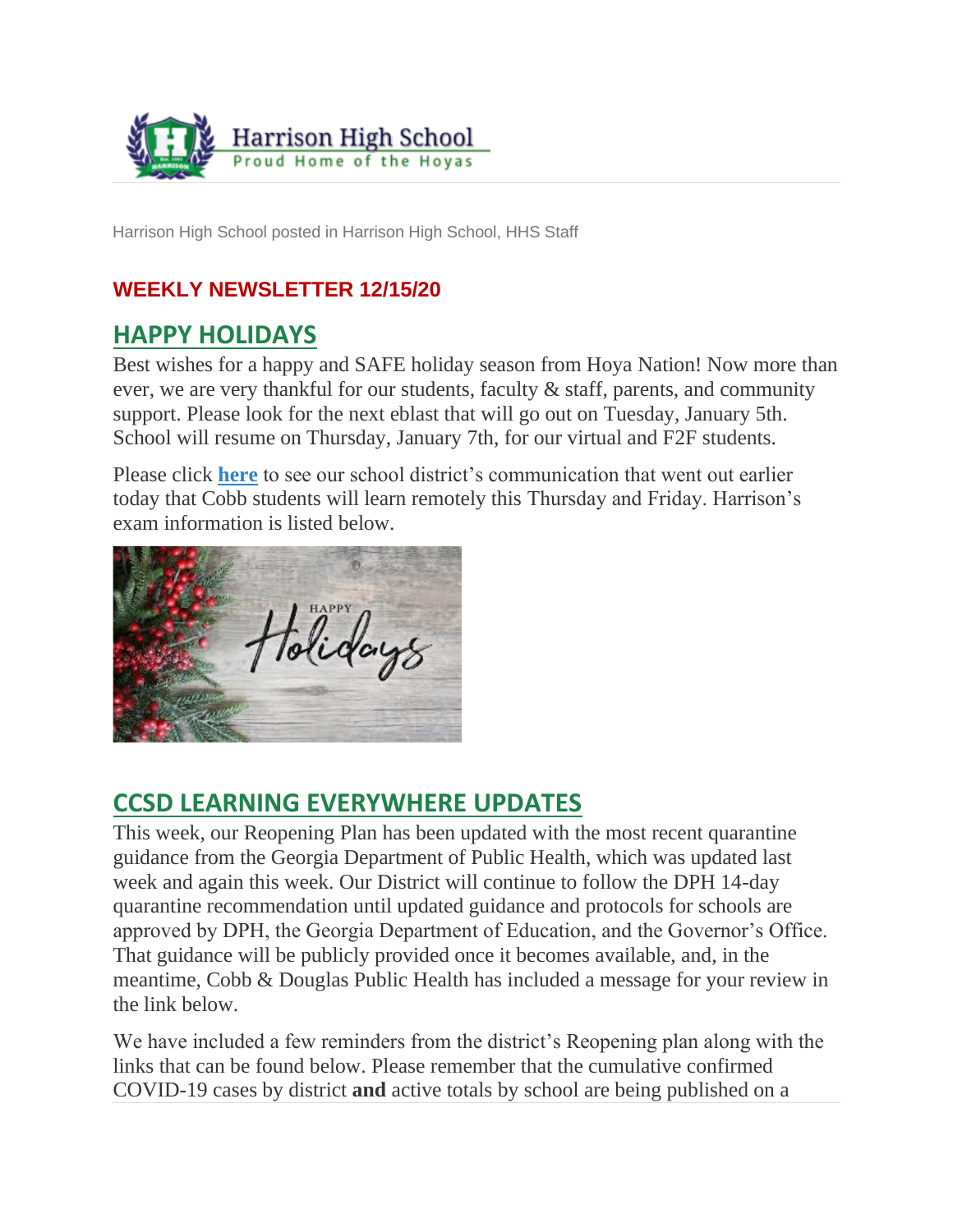weekly basis. There will be a third "choice window" during the middle of the second semester, please click the link below for more information. We have also included a school-by-school breakdown of face-to-face or remote choice for second semester has been added as a link below. Also, the first day of the second semester will remain **Wednesday, January 6th**, and it will be a remote independent learning day districtwide. Make sure to visit the FAQ link below for additional updates to important questions. Please review the Cobb & Douglas Public Health Letter at the link below about community reminders for all of Cobb County. If you have any specific questions about the 2020/2021 school year, please send them to **[learningeverywhere@cobbk12.org](mailto:learningeverywhere@cobbk12.org)** the district will respond through the FAQ section.

Updated Reopening plan information:

- **[Updated Quarantine Guidance from the Georgia of Public Health](https://www.cobbk12.org/_ci/p/36900/updated-quarantine-guidance-for-cobb-county-schools-and-an-important-message-from-cobb-douglas-public-health)**
- **[COVID-19 cases by district and active totals by schools](https://cobblearningeverywhere.com/cases/)**
- **[Thrid "choice window" during the spring](https://cobblearningeverywhere.com/news/attention-parents-third-choice-window-planned-for-spring/)**
- **[Face-to-Face or Remote second semester](https://www.cobbk12.org/_ci/p/36828/cobb-families-make-their-choice-for-the-second-semester)**
- **[FAQ](https://www.cobbk12.org/learningeverywhere/faqs)**
- **[Cobb and Douglas Public Health Letter](https://sbcobbstor.blob.core.windows.net/media/WWWCobb/fgg/5/Cobb%20Parent%20Letter%20English%2012.10.2020-1.pdf)**

Please continue to visit our school district's Learning Everywhere website at **[https://www.cobblearningeverywhere.com](https://www.cobblearningeverywhere.com/)/**for new and updated information.

Also please remember that our local school information is located at the following link on our school website at **[Harrison Remote Learning & Reopening Plan.](http://www.harrisonhigh.org/Remote-Learning-Information)** We will continue to keep our updated reopening details on this page of our school website.

## **FINAL EXAMS**

All students will be taking their final exams virtually during students' scheduled exam time. Exams will begin on Thursday, December 17, and end on Friday, December 18. We cannot give exams early, so please make sure you plan accordingly. Make-up exam days would be scheduled when we return in January.

## **ATTENDANCE**

**Please note: Once a family makes a learning environment selection, the expectation is that this selection will remain for the entire semester.**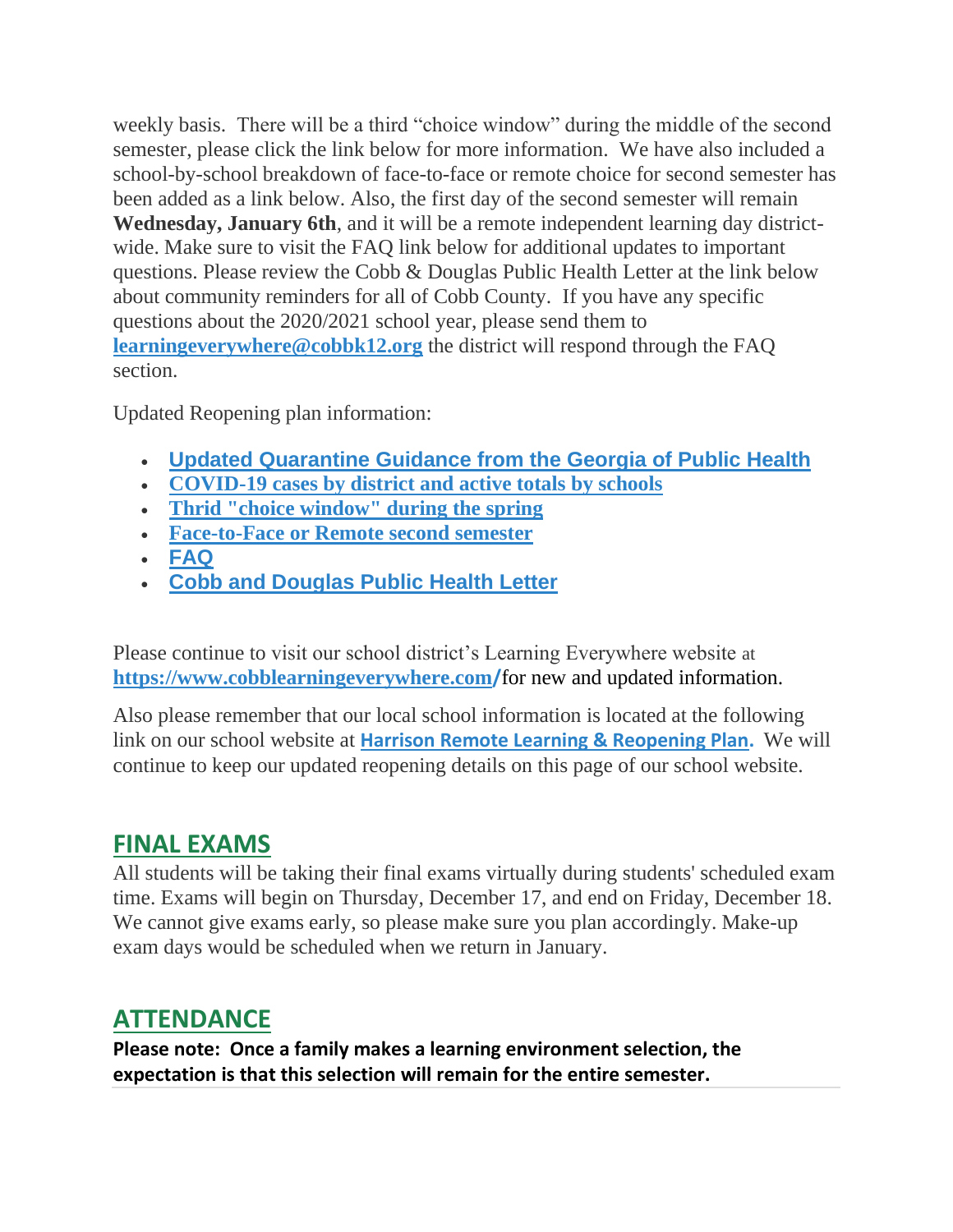Any absence or early-dismissal notes MUST be sent electronically to the attendance office: **[HarrisonHSSupport@cobbk12.org](mailto:HarrisonHSSupport@cobbk12.org)**

Students who are leaving school early will check out from the attendance office (in the attendance building) and meet their rides in front of the attendance building.

If you need assistance with your Parent Vue account, please email **[stephanie.gardner@cobbk12.org](mailto:stephanie.gardner@cobbk12.org)**

## **SPRING 2021 STUDENT PARKING**

All current junior and senior students who wish to purchase a parking decal for next semester must complete the student parking survey by following the link below. This survey will close at 5 pm on Tuesday, December 22nd, so please complete this as soon as possible. Once all parking information has been processed, we will communicate specific instructions for parking decal payment and pick-up to the email address that was used to complete the survey. You can look for that information to be sent out the week of December 28th, with a tentative decal distribution schedule of assigned pick-up times between January 4th - 6th. Although we do anticipate having enough spaces for all applicants who wish to purchase a parking decal for next semester, please note that seniors will take priority as they always have. Thank you!

**[https://HarrisonHS.formstack.com/forms/spring\\_semester\\_student\\_parking\\_sur](https://harrisonhs.formstack.com/forms/spring_semester_student_parking_survey) [vey](https://harrisonhs.formstack.com/forms/spring_semester_student_parking_survey)**

# **PRINCIPAL ADVISORY COUNCIL**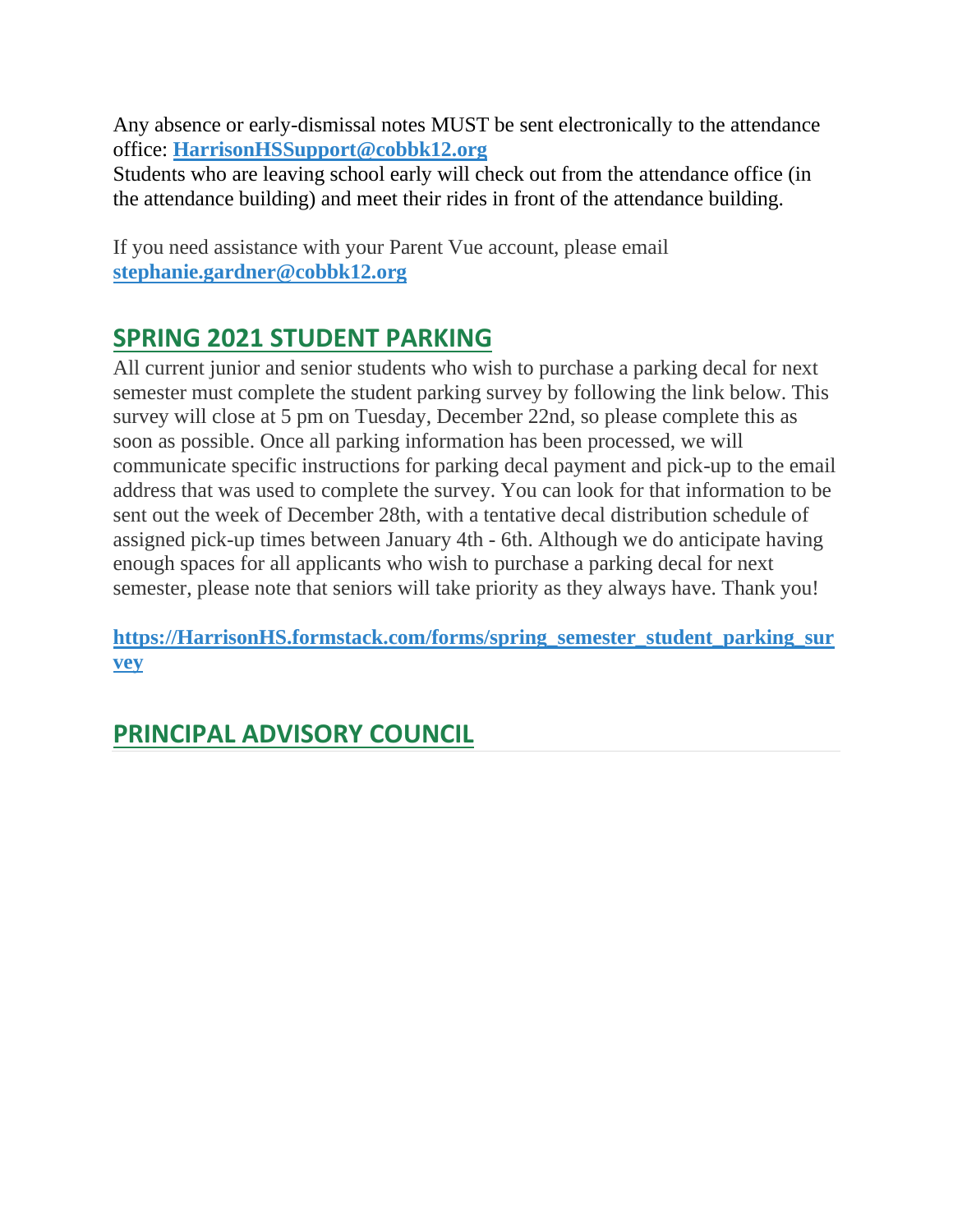

- 3. Two members of the community (one being a Partner in Education representative); and
- 4. In the case of high schools, the president of the student government organization or senior class president.

FOR SCHOOLS WITH A TITLE I PROGRAM, THE COUNCIL MEETS THE REQUIREMENT FOR A STAKEHOLDER COMMITTEE PLANNING TEAM.

PRINCIPALS SHOULD PLAN TO MEET WITH THE COUNCIL AT LEAST THREE TIMES EACH ACADEMIC YEAR.

ONE TEAM, ONE GOAL, STUDENT SUCCESS.

## **HOYA PRIDE T-SHIRTS**

The senior t-shirt/hoya pride t-shirt pickup scheduled for Friday the 18th from noon until 2:00 will be rescheduled due to moving to a virtual schedule for the rest of the week.

## **YEARBOOK**

The Harrison HS Yearbook wants YOU in the yearbook!

If your student **did not have a portrait** taken with LifeTouch for the 2020-2021 yearbook,

you can now upload your own portrait!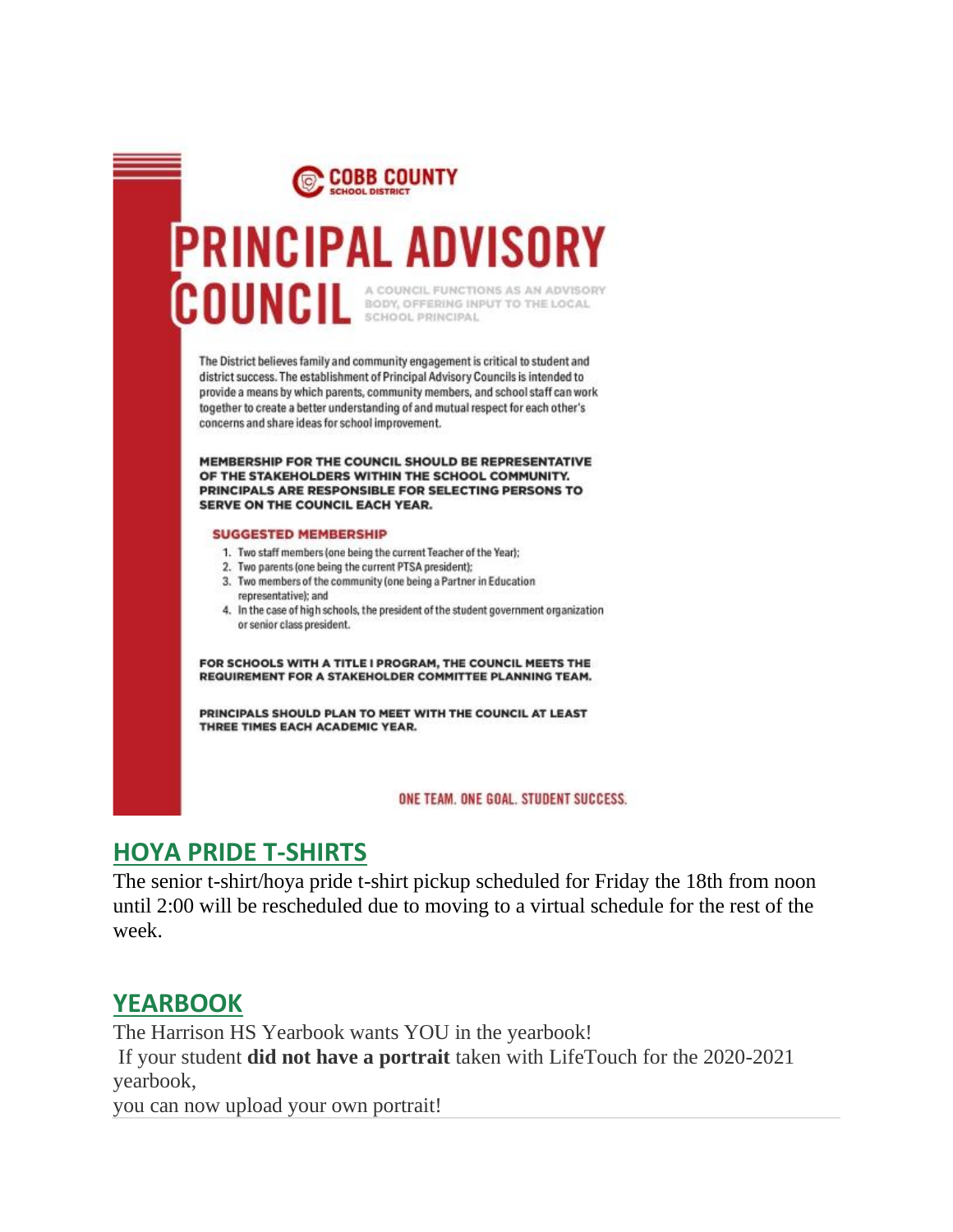Step1: Go to **[ybkplus.com](https://nam11.safelinks.protection.outlook.com/?url=http%3A%2F%2Fybkplus.com%2F&data=04%7C01%7Cmelody.madray%40cobbk12.org%7Ca78dd220d0184aec292308d89dea3d03%7C2fce1dfb919f4938aab8c47f0fc9182d%7C0%7C0%7C637432976669206382%7CUnknown%7CTWFpbGZsb3d8eyJWIjoiMC4wLjAwMDAiLCJQIjoiV2luMzIiLCJBTiI6Ik1haWwiLCJXVCI6Mn0%3D%7C1000&sdata=Xicoq7Oi8RIGH%2BbtF3vl4EcMoKbDZJ1LFhzSaSdIZuo%3D&reserved=0)**

Step 2: Enter the parent email on file with the school.

Step 3: Check the parent email for the four-digit Verification Code.

Step 4: Follow the steps on the screen (see below) to submit your Portrait Contribution!

# **MY PORTRAIT CONTRIBUTION**



Students will see a brief tutorial that includes requirements for their portrait.



To upload a portrait, click on the blue rectangle

Because the login is tied to a student email address uploaded by the adviser, Yearbook+ is able to identify the student and their grade.

Select a photo from the phone photo album or use the camera to take a portrait to use immediately.



Students pinch and zoom to fill the picture frame and make their head fit snugly within the oval.

#### **HOYA NEWS! OPERATION CHRISTMAS**

We know this year has been very different from years past for everyone! But we wanted to spread some holiday cheer and say "thank you" to everyone who adopted a family and donated to Operation Christmas. We were able to help around 45 families this year! We can't even begin to tell you how much the jackets, clothes, diapers,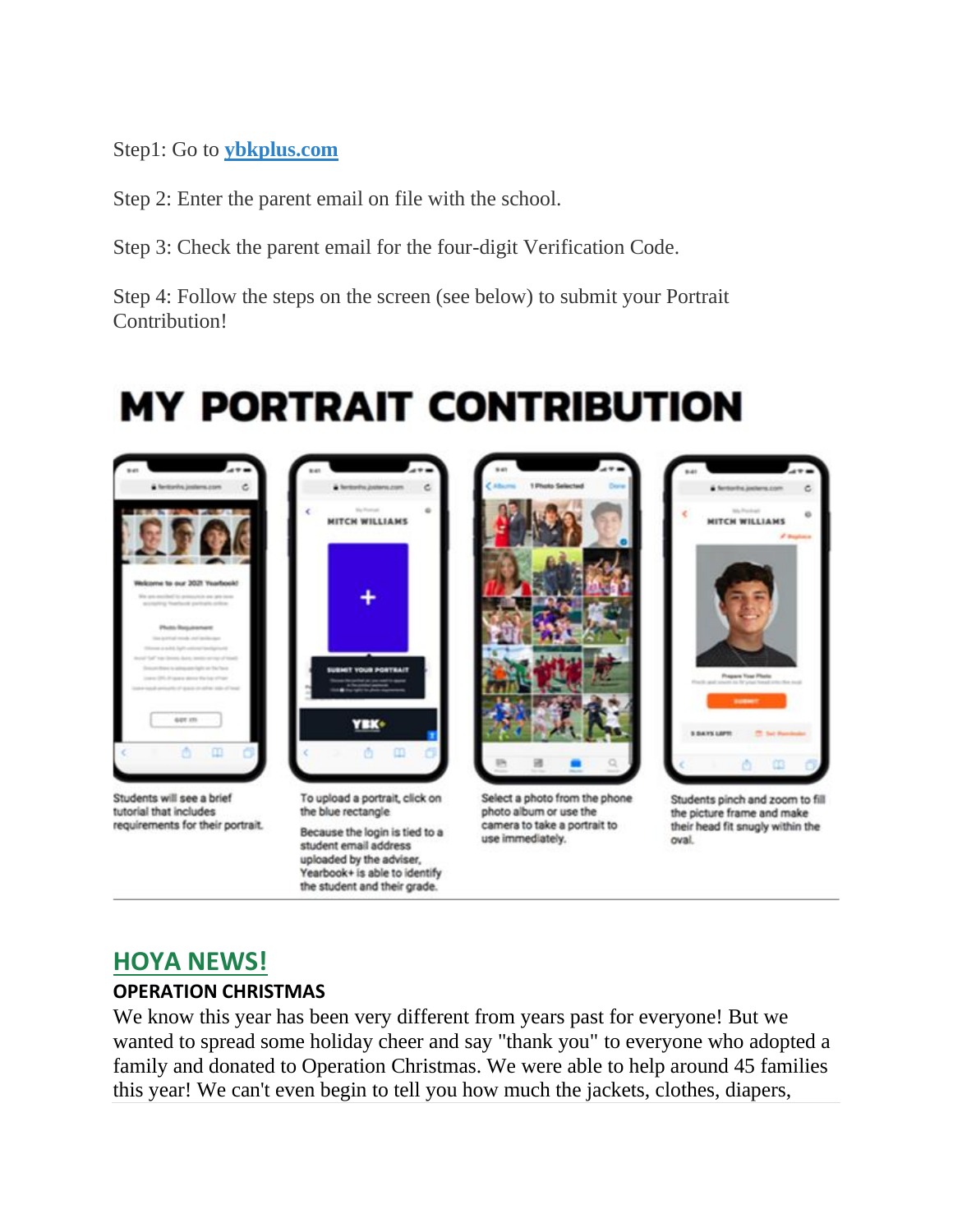toiletries, and of course the TOYS make these families happy - there are lots of tears of joy when they pick up your donations! We hope you have a happy, HEALTHY, and much deserved Christmas break!

#### **WRESTLING**

The team had a great past weekend at the county tournament. They finished with 3rd place overall as a team with 9 medal winners with Aidan Holley taking 6th; Tyler Gallegos and Gavin Glenn winning 5th; Grant Gospodareck, Landon Jones, and Peyton Quathamer winning 3rd; Wyatt Sligh and Bryce Gibbs taking 2nd, and Jarrod Pominville winning his 4th straight Cobb County Championship. This is an impressive feat and puts Jarrod on a very short list of wrestlers to accomplish this. This tournament began in 1975 and has been hosted every year since. This means there have been approximately 6000+ wrestlers that have competed at the Cobb County Invitational, and in that time, only 10 have accomplished 4 championships. It is truly an incredible achievement, and we are very proud to call Jarrod a HOYA!

#### **CCYA GUARDIAN ANGELS**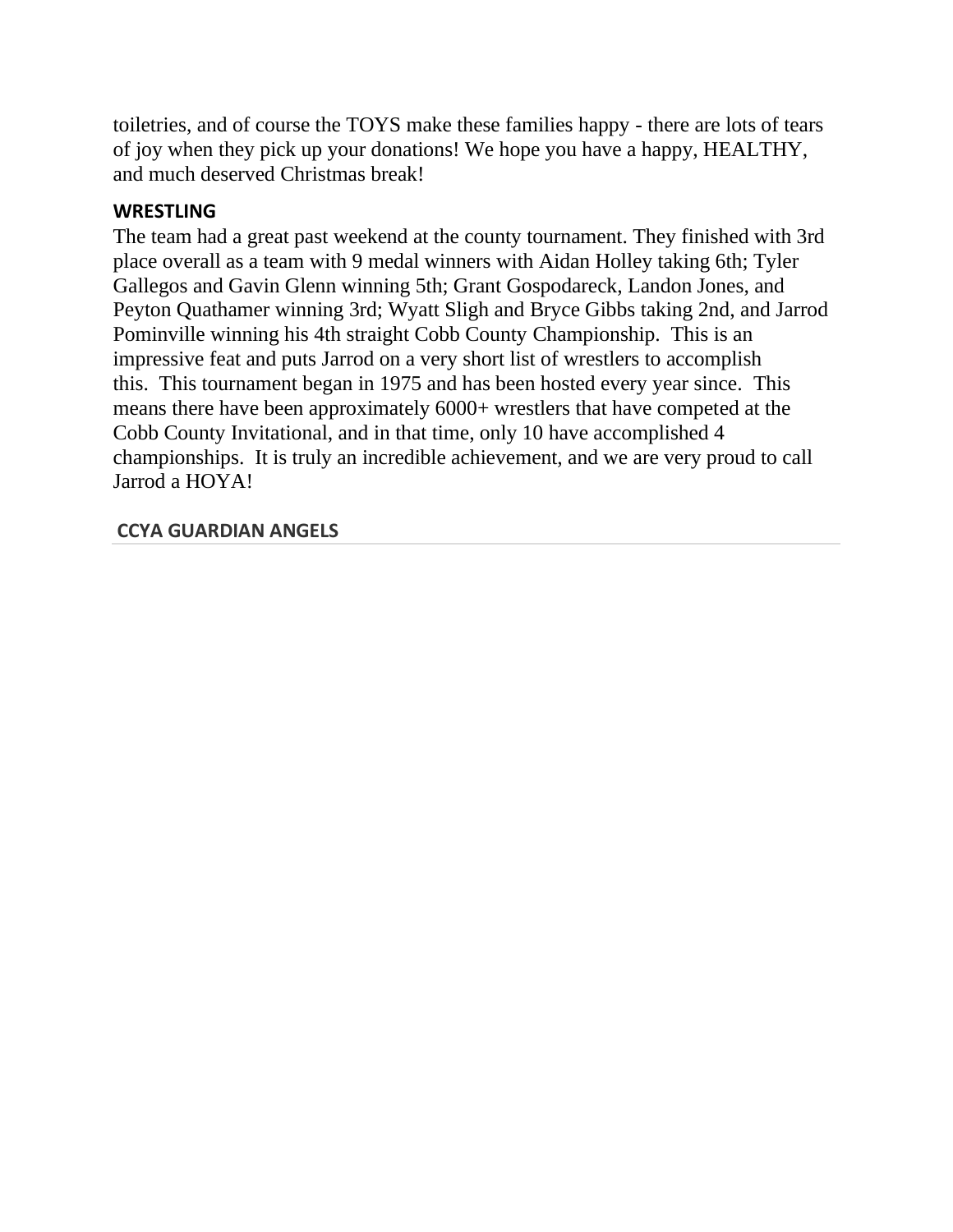

## **COUNSELING NEWS**

#### **COUNSELING CALENDAR**

Please check the Counseling Calendar frequently for important dates including Virtual Parent and Student Q&A sessions, Virtual College Visit information, and much more! Click here **[Harrison Counseling Calendar](https://calendar.google.com/calendar/embed?src=tasr4q5spailsj1itftjdtn6mk%40group.calendar.google.com&ctz=America%2FNew_York)** or go to the Counseling page on **[www.harrisonhigh.org](http://www.harrisonhigh.org/)**.

#### **VIRTUAL COLLEGE VISITS**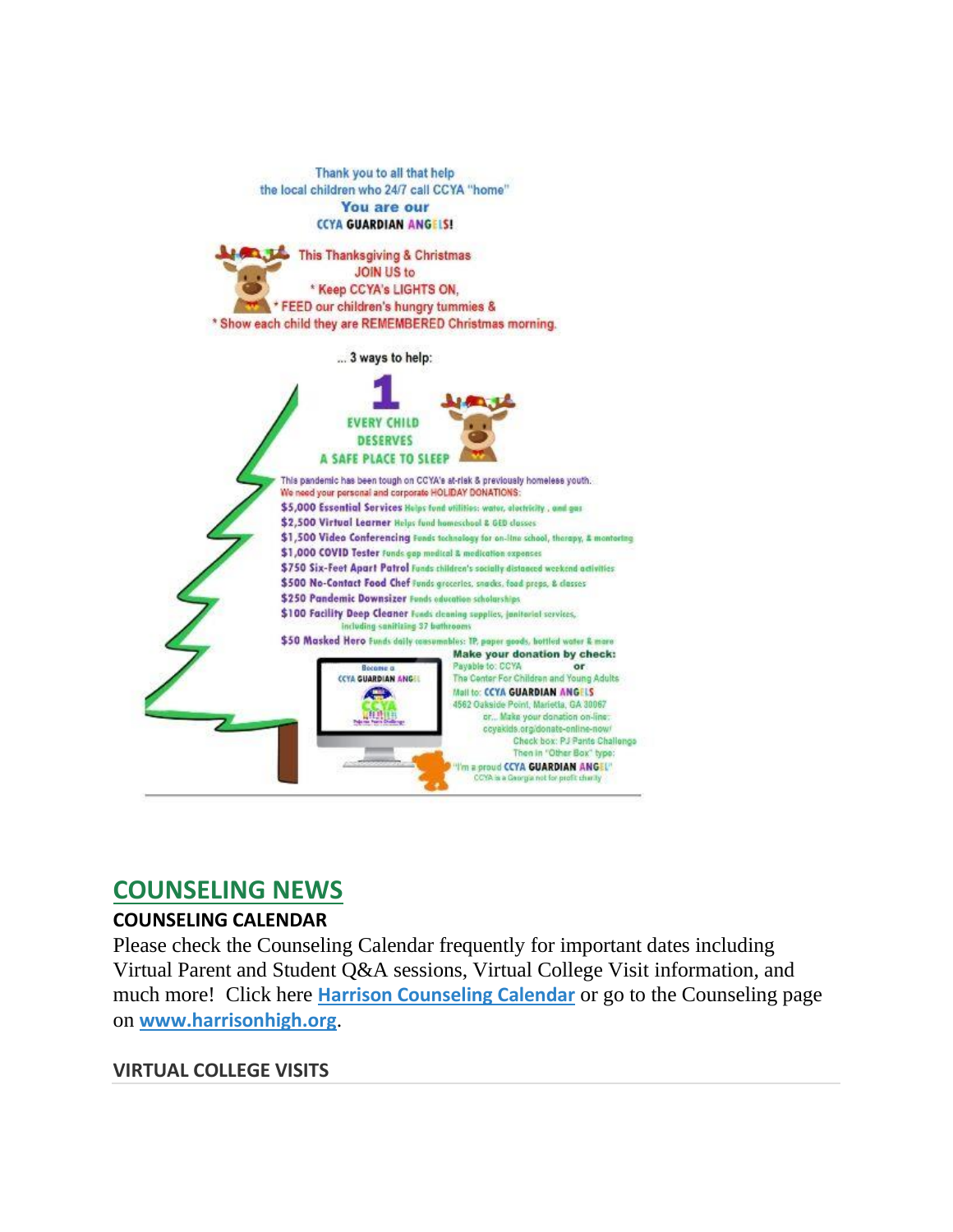We have several Virtual College Visits set up for our Harrison Students. Please check these out here: **[Harrison Virtual College Visits](https://cobbk12org-my.sharepoint.com/:x:/g/personal/leanna_kor_cobbk12_org/EWP6BGgLdCBOvhv5RDRuCVwBqHA2jXXmnAUqr7hXgxEU7w?rtime=t-E10MJN2Eg)** and on the Counseling Website.

#### **PSAT INFORMATION SESSIONS**

Click on the links below to register for PSAT Information Sessions **[December 15th, 8:00](https://www.princetonreview.com/product/offerings/466800?z=10017) pm [January 13th, 5:00 pm](https://www.princetonreview.com/product/offerings/474069?z=10017) [January 25th, 8:00 pm](https://www.princetonreview.com/product/offerings/474070?z=10017)**



**COLLEGE TRANSCRIPT REQUESTS**All transcript requests must be sent in by 12/16 in order